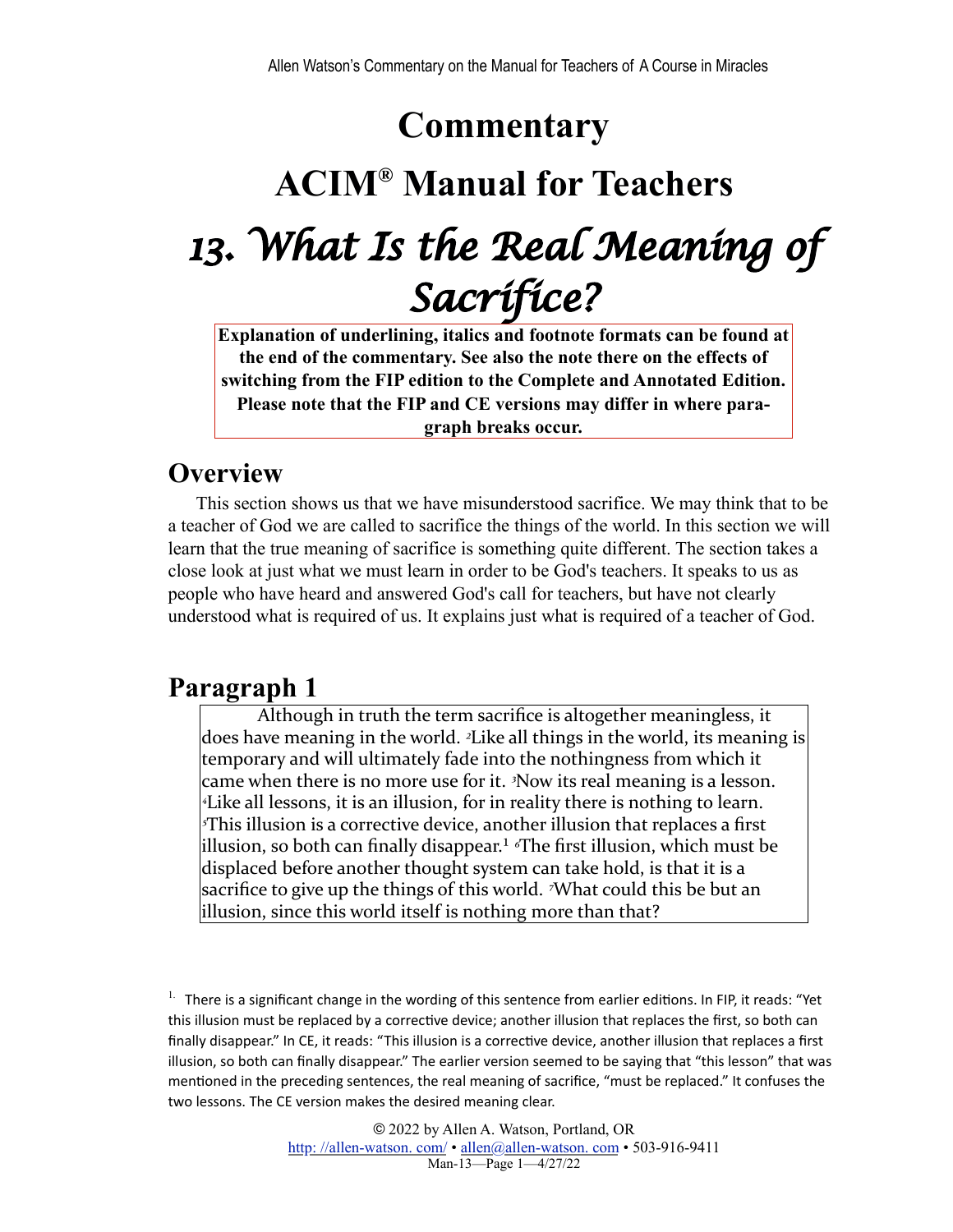The section begins by setting out three different understandings of the word "sacrifice," depending on the state of mind that is looking at it. You may recall that, early in the Text, the Course identified three different states of mind: wrong-mindedness (the mind of the world), right-mindedness (the awakened mind of a person still living in the world), and one-mindedness (mind identified with God). It states that the goal of the Course is to bring us to right-mindedness. One-mindedness is left to the final step taken only by God. This paragraph in M-13 speaks of sacrifice as seen from each of these states:

- 1. One-minded: the word is meaningless.
- 2. Wrong-minded: Loss of things of the world, which is an illusion
- 3. Right-minded: the loss of awareness of Heaven (a corrective illusion)

In ultimate reality there is no such thing as sacrifice. In that eternal realm ("in truth," the only Reality), "sacrifice is altogether meaningless" (1:1). Yet the term has meaning in the world, the illusion we believe in and believe we live in. As it so often does, the Course adapts its teaching to our level of .consciousness. We are not in the world, but we believe we are, so we need to hear the truth adapted to our limited belief system. Here, there is such a thing as sacrifice, although we have a mistaken idea of what it is, as with most things.

Even the "correct" meaning of sacrifice is a temporary thing. The concept of sacrifice will disappear along with everything else in the world. It sprang out of nothingness and will return there when it is no longer useful  $(1:2)$ .

For now, however, the "real meaning" of sacrifice is a lesson for us, something adapted to our level of understanding (1:3). Its nature is temporary, as are all lessons. In the truth of our being we already have perfect knowledge, and need no lessons. But we've forgotten that knowledge, blocked it from our awareness, so learning is needed, a kind of illusion of learning to overcome the illusion of ignorance (1:4–5). Sometimes I think of the illusions of error and correction like matter and anti-matter. They cancel out each another and leave nothing in their wake.

So, what is the illusion that has to be displaced? This: "…it is a sacrifice to give up the things of this world" (1:6). That statement could not be anything but an illusion because *the world* is an illusion. You can't "give up" nothing! You can only allow your illusion of the world to be displaced by truth.

Jesus has already told us that it is necessary for us to give up the world and all it contains (see M-5.II.3:1–4). Now, he asks us to realize that giving up the world is not a sacrifice. To think that giving up the world is a sacrifice is an illusion. Of course it is! The world we are giving up is an illusion, so giving it up must be an illusion of giving up (1:7; see also M-10.2:5). We are giving up nothing; how can that be a sacrifice?

So there are three levels of meaning for the word "sacrifice." First, in the world, it means giving up things of the world. Second, in the real world, it has another meaning, the other illusion, the corrective device yet to be clearly defined. Third, in Heaven or One-Mindedness, the world "sacrifice" has no meaning at all. $\leftrightarrow$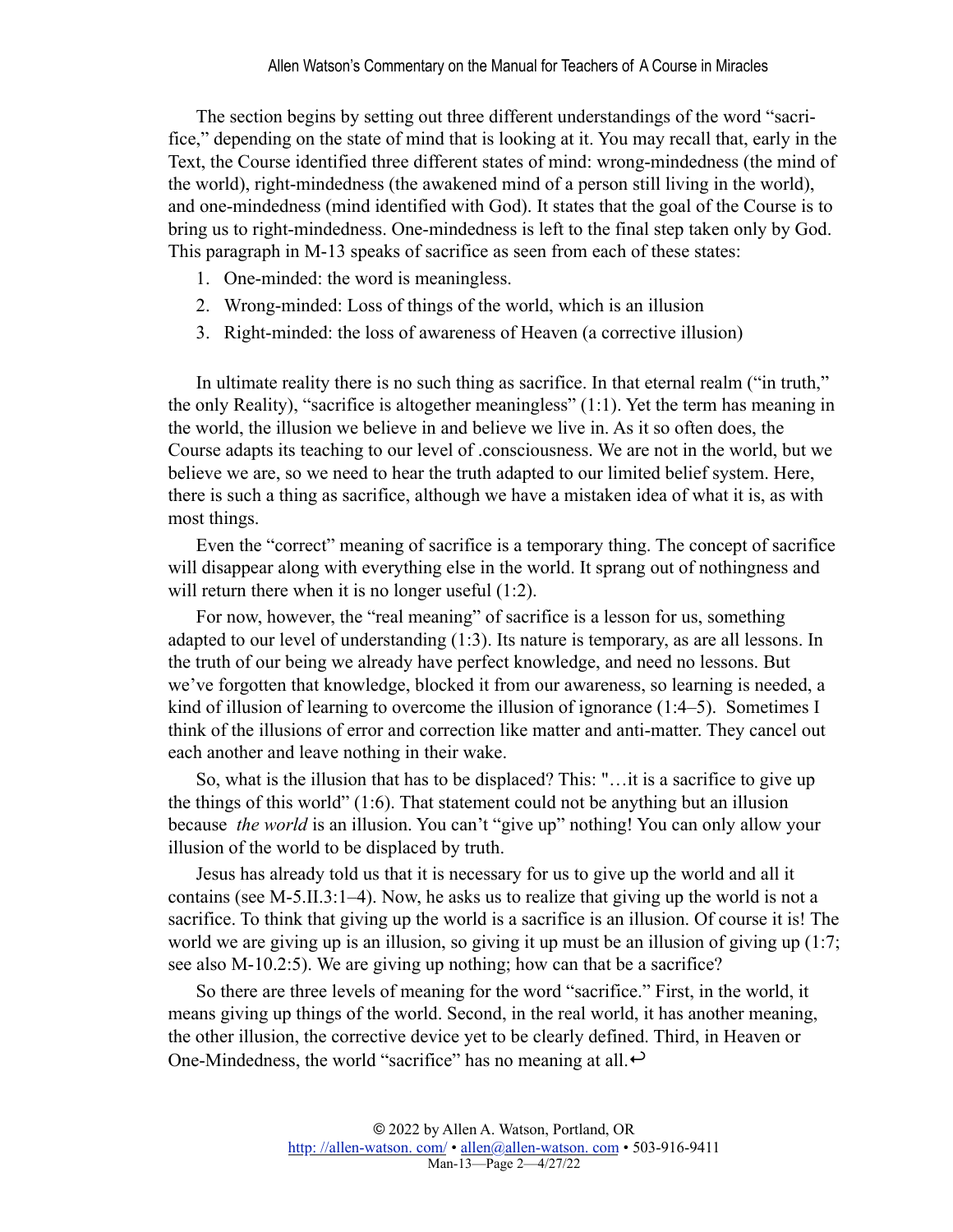<span id="page-2-2"></span>It takes great learning both to realize and to accept the fact that the world has nothing to give. <sup>2</sup>What can the sacrifice of nothing mean? <sup>3</sup>It cannot mean that you have less because of it. <sup>4</sup>There is no sacrifice in the world's terms that does not involve the body. <sup>*s*Think a while about what the</sup> world calls sacrifice: power, fame, money, physical pleasure.<sup>2</sup> <sup>*«*Who is the</sup> hero to whom all these things belong? *<sup>7</sup>*Could they mean anything except to a body? <sup>*s*</sup>Yet a body cannot evaluate. *<sup>9</sup>By* seeking after such things the mind associates itself with the body, obscuring its identity and losing sight of what it really is.

<span id="page-2-3"></span>Accepting the nothingness of the world is not an elementary lesson (2:1). It seems here to be a two-stage process: realization, followed by acceptance. In the realization stage, it begins to dawn on us that the world is a projection of our minds and nothing more; it has nothing to give us. Yet, even though we realize the truth of it, it is not much more than a hypothesis, and idea that may or may not be true. In my experience at least, I still want to cling to the world, and feel as if something valuable is being taken away from me<sup>[3](#page-2-1)</sup>. Jesus says that both to realize and to accept that the world has nothing to give "takes great learning." It's not easy to grasp. Our resistance is high. I believe we need to be patient with ourselves and with one another in this regard. The rest of this paragraph tries to reason with us, to persuade us that we are not being asked to sacrifice anything of value. To give up nothing cannot be called a sacrifice! (2:2) When you give up nothing, you have no less after than before (2:3).

In the lines that follow, it's interesting to see how our seeking after the things of the world contributes to blinding ourselves to our divine identity. When you consider the world's definition of sacrifice, sacrifice always entails the body (2:4). Think about it a bit. Suppose you are called upon to give up power, fame, money, or physical pleasure. Who possesses these things? They could not mean anything except to a physical being, a body  $(2:5-7)$ . But "a body cannot evaluate"  $(2:8)$ . It isn't the body that declares that these things have value and clings to them. It is the mind that does so (2:8–9). By valuing these things, the mind is associating itself with the body, identifying itself with it, even seeing itself as a body. In this way, the mind obscures its true identity. It loses sight of "what it really is," the holy Son of God Himself (2:9).

<span id="page-2-0"></span><sup>&</sup>lt;sup>2</sup>. That the world calls these things ("power, fame, money, physical pleasure") a sacrifice means that the world considers it a sacrifice to *give them up*. This is what the first paragraph calls the "first illusion": "that it is a sacrifice to give up the things of this world" (1:6).

<span id="page-2-1"></span> $3.$  Our stubborn valuing of the world of illusion is dealt with at length in Workbook Lessons 128 to 133.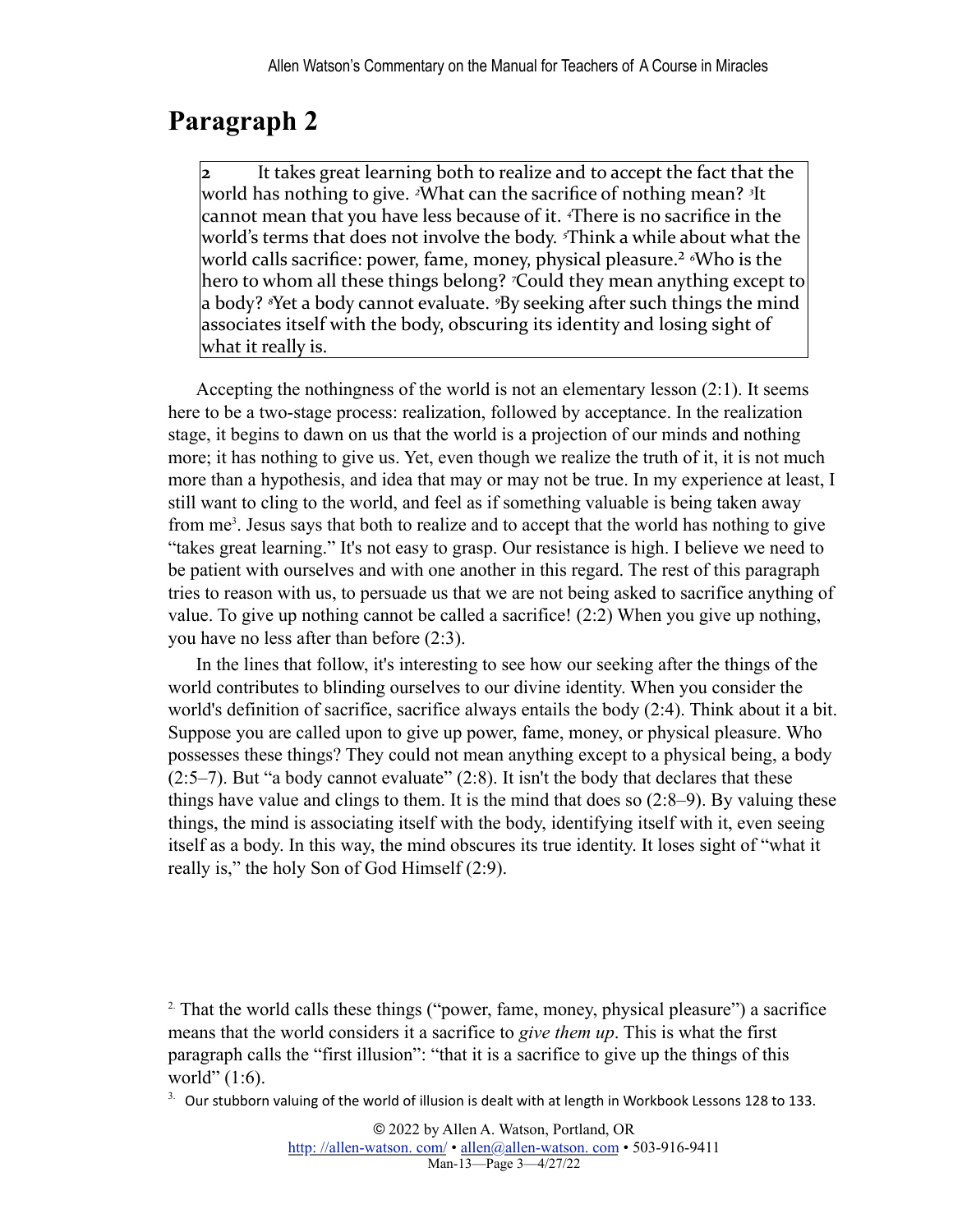<span id="page-3-1"></span>**3** Once this confusion has occurred, it becomes impossible for the mind to understand that all the "pleasures" of the world are nothing. <sup>2</sup>But what a sacrifice—and it is sacrifice indeed—all this entails! <sup>3</sup>Now has the mind condemned itself to seek without finding; $4$  to be forever dissatisfied and discontented; to know not what it really wants to find. <sup>4</sup>Who can escape this self-condemnation? <sup>5</sup>Only through God's Word could this be possible. *<sup>6</sup>For self-condemnation* is a decision about identity, and no one doubts what he believes he is. <sup>7</sup>He can doubt all things, but never this.

So, because we have sought after the things of the world, we've become confused about who or what we are. We think we are bodies. Once that has happened, seeing the nothingness of the world "becomes impossible" for our minds  $(3:1)$ . If we are bodies then the loss of these things is real. It is a sacrifice. If we are not bodies then the loss of these things is not real, but the loss of our identity is. This is the "real" meaning of sacrifice in the real world, to a right-minded person. Our loss of identity, collapsing our infinite being into a limited, frail, impermanent body, condemning ourselves to be "forever dissatisfied and discontented, to know not what [we] really want to find  $(3:2-3$  — that is the sacrifice! That is indeed a huge sacrifice! Here we have truly given up something of unimaginable value. A part of us knows it and believes we are guilty for it, God is angry and will punish us, so whatever trials we endure in the world seem justified.

The only path to escape from this kind of self-condemnation is "through God's Word" (3:4–5). Something has to enter our minds that comes from outside of our thought system. We have identified with our bodies, and "no one doubts what he believes he is" (3:6). We can doubt anything but our concept of our self. The answer to our dilemma has to come from a different plane, a mind devoid of illusion.

## **Paragraph 4**

**4** God's teachers can have no regret on giving up the pleasures of the world. <sup>2</sup>Is it a sacrifice to give up pain? <sup>3</sup>Does an adult resent the giving up of children's toys? <sup>4</sup>Does one whose vision has already glimpsed the face of Christ look back with longing on a slaughterhouse? <sup>5</sup>No one who has escaped the world and all its ills looks back on it with condemnation. <sup>*«*Yet</sup> he must rejoice that he is free of all the sacrifices which its values would demand of him. *T*o them he sacrifices all his freedom. *<sup>8</sup>*To them he sacrifices all his peace. <sup>9</sup>And to possess them must he sacrifice his hope of Heaven and remembrance of his Father's love. <sup>10</sup>Who in his sane mind chooses nothing as a substitute for everything?

Sentences 4 & 5 speak of "one whose vision has already glimpsed the face of Christ" and "who has escaped the world." This clearly refers to what the Manual

<span id="page-3-0"></span>[4. M](#page-3-1)atthew 7:7 (RSV): "Ask, and it will be given you; seek, and you will find; knock, and it will be opened to you."

> © 2022 by Allen A. Watson, Portland, OR http://allen-watson.com/ • allen@allen-watson.com • 503-916-9411 Man-13—Page 4—4/27/22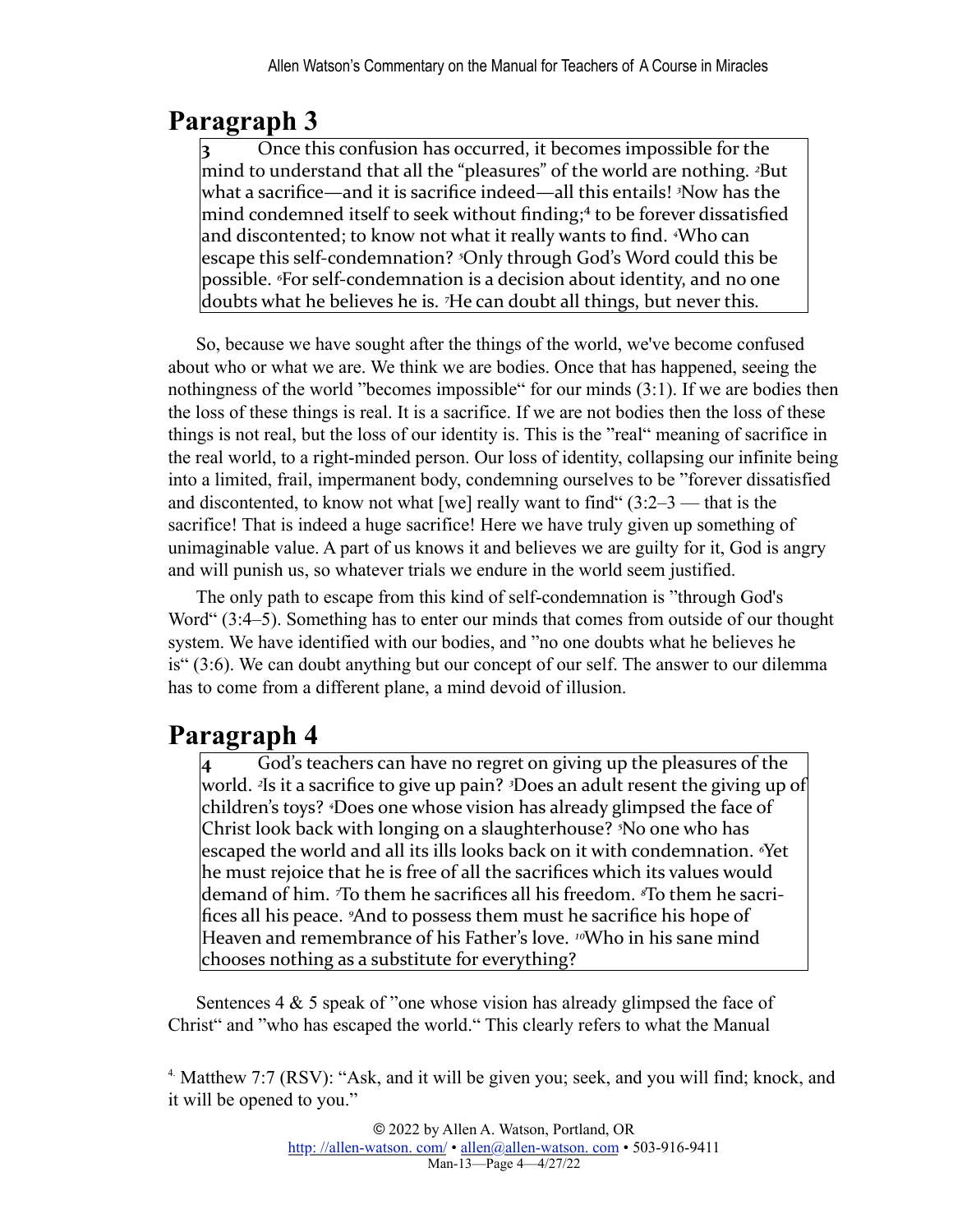elsewhere calls an "advanced teacher of God." It signals that the paragraph as a whole is describing how such an advanced teacher views the world and the concept of sacrifice. For one thing, an advanced teacher has no regret when called on to give up the pleasures of the world (4:1). According to the Bible, Moses was such a person:

"By faith Moses, when he was grown up, refused to be called the son of Pharaoh's daughter, choosing rather to be mistreated with the people of God than to enjoy the fleeting pleasures of sin. He considered the reproach of Christ greater wealth than the treasures of Egypt, for he was looking to the reward." (Hebrews 11:24– 26 [ESV]"

By choosing not to value the things of the world, an advanced teacher knows he is giving up nothing but pain (4:2). Remember "the period of undoing" in Section IV, "The Development of Trust"? It said there, "It seems as if things are being taken away, and it is rarely understood initially that their lack of value is merely being recognized" (M-IV.I.3:3). At the start, we have not accepted the lack of value of the world; the advanced teacher has accepted it. If you think you've let go of the world, take the advice I quoted when discussing that earlier passage: Let go of something, and see if it sticks!

In general, grown-ups feel no regret in leaving behind the toys of childhood (4:3). Perhaps you find it fun to play with Hot Wheels with a visiting grandson, but you don't feel the loss of the toys when the child leaves. Advanced teachers have glimpsed the face of Christ; they don't "look back with longing on a slaughterhouse" (4:4). What a way to characterize the world! A slaughterhouse. Referring to the world that way isn't farfetched. After all, what is a slaughterhouse? A place where animals come to die. What is this world? A place where we have come to die ("Here the deathless come to die" (T-29.VIII.6:4 (FIP), (T-29.IX.6:3 (CE)). Glimpsing the face of Christ means seeing the innocence, holiness, and oneness of all things, even if just for an instant.Such a sight spoils you for the world of separation. It's what Thomas Chalmers, one of the most prominent Scottish clergymen of the 19<sup>th</sup> Century, referred to as "the expulsive power of a new affection." He was commenting on the text of I John 2:15: "Love not the world, neither the things that are in the world. If any man love the world, the love of the Father is not in him."[5](#page-4-0) His main point is that you can't dislodge your attachment to the world by pointing out the emptiness of the world. Instead, you must find something you want even more — a glimpse of the face of Christ.

<span id="page-4-1"></span>We might think that when we escape this world, so filled with pain, hate, suffering, and loss, that we will look back at it and judge it harshly, shedding many tears over the terrible things that happened there. Fundamental Christians adhere to a notion of apocalyptic punishment, a time when Jesus will return "in power and great glory" to punish all the evil-doers and condemn them to eternal agony in hell. Some teachers of this absurdity seem to take great delight in describing all the punishments in great detail. The advanced teacher of God isn't like that. He does not condemn and sheds no tears (4;5), because "God Himself shall wipe away all tears" (W-301). It was merely a bad dream. It never happened. No, he looks back with joy because "he is free of all the

<span id="page-4-0"></span> $5.$  You can read Chalmers's message here: https://www.monergism.com/thethreshold/sdg/Chalmers, [%20Thomas%20-%20The%20Exlpulsive%20Power%20of%20a%20New%20Af.pdf](https://www.monergism.com/thethreshold/sdg/Chalmers,%20Thomas%20-%20The%20Exlpulsive%20Power%20of%20a%20New%20Af.pdf)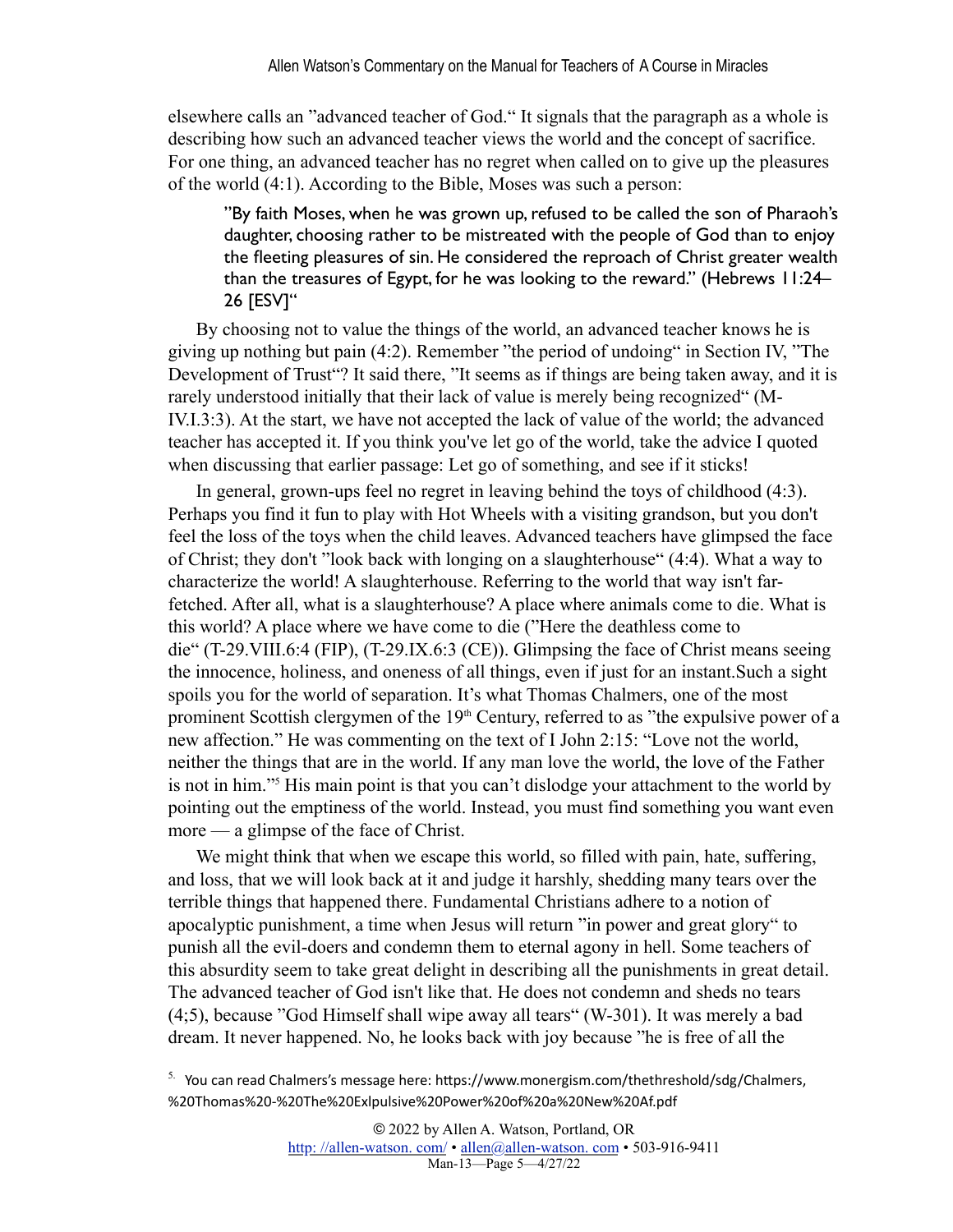sacrifices which its value would demand of him" (4:6). Note that an advanced teacher of God is still "in the world." He still appears as a separate individual in a body. But in his mind he has left the world behind, and rejoices in his freedom from it. As Pierre Teilhard de Chardin wrote, "Joy is the infallible sign of the presence of God."

Duped by the illusion of the world and its seeming attractions, we lose our awareness of God's gifts. A teacher of God no longer has to sacrifice his divine inheritance: freedom, peace, anticipation of Heaven, and certainty of his Father's love,(4:7–9). The empty values of the world cost us all of them. We have made the choice between everything and nothing, and we have chosen the nothing! No one in their sane mind would ever make such a choice  $(4:10)$ .

#### <span id="page-5-2"></span>**Paragraph 5**

What is the real meaning of sacrifice?<sup>6</sup> <sup>2</sup>It is the cost of believing in lillusions. <sup>3</sup>It is the price that must be paid for the denial of truth. <sup>4</sup>There is no pleasure of the world that does not demand this, for otherwise the pleasure would be seen as pain, and no one asks for pain if he recognizes it. <sup>*s*</sup>It is the idea of sacrifice that makes him blind. <sup>*«*He does not see what he is</sup> asking for. <sup>7</sup>And so he seeks it in a thousand ways and in a thousand places, each time believing it is there and each time disappointed in the end. <sup>*s*"</sup>Seek but do not find" remains this world's stern decree,<sup>7</sup> and no one who pursues the world's goals can do otherwise.

<span id="page-5-3"></span>This cost of believing in illusions is the real meaning of sacrifice  $(5:1-2)$ . In the real world, the real meaning is the inevitable experience of loss we suffer when we choose to deny the truth of our being (5:3). When we see with the vision of Christ, all pleasures of the world are seen as pain (5:4)! Because we know that believing any the world's offerings have actual value costs us our true identity in God, we never ask for the world's gifts. But the false idea of sacrifice, the idea that losing the gifts of the world is a real loss, blinds us to the truth (5:5).

When we seek pleasure and satisfaction from the world we don't know that we are asking for pain (5:6)! And so we seek pain, thinking it is happiness, "in a thousand ways and in a thousand places, each time believing it is there and each time disappointed in the end" (5:7). We think we are seeking happiness, but what our egos are seeking is pain. So pain is what we find, over and over.

<span id="page-5-0"></span> $6$ . This is the second of the two illusions referred to in the first paragraph (see 1:5). "The first illusion…is that it is a sacrifice to give up the things of this world" (1:6). The second illusion (the "real meaning of sacrifice") is that it is a sacrifice to *pursue* the things of this world, for it means giving up what is *truly* valuable. Once this is understood, both illusions can disappear, to be replaced by the eternal truth that "sacrifice is altogether meaningless" (1:1), since the eternally whole cannot suffer loss.

<span id="page-5-1"></span>[7.](#page-5-3)T-12.VII.1:4: "Its dictates, then, can be summed up simply as 'Seek and do *not* find.'"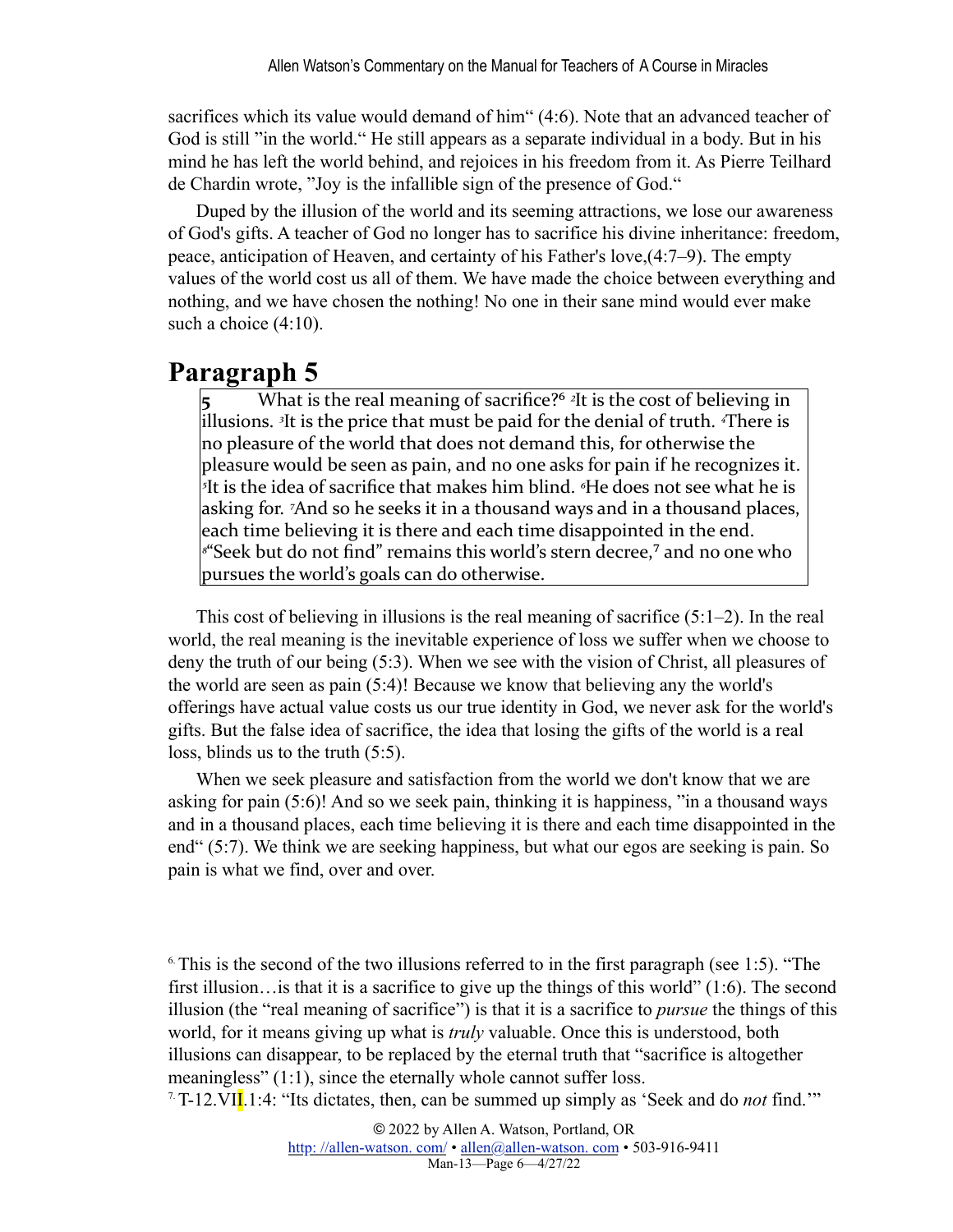**6** You may believe this course requires sacrifice of all you really hold dear. <sup>2</sup>In one sense that is true, for you hold dear the things that crucify God's Son, and it is the course's aim to set him free. <sup>3</sup>But do not be mistaken about what sacrifice means. <sup>4</sup>It always means the giving up of what you want. <sup>5</sup>And what, O teacher of God, is it that you want? <sup>*N*</sup>ou have been called by God, and you have answered. <sup>7</sup>Would you now sacrifice that Call? <sup>*§*Few have heard It as yet, and they can but turn to you. <sup>*§*There is no other</sup></sup> hope in all the world that they can trust. <sup>10</sup>There is no other voice in all the world that echoes God's. <sup>11</sup>If you would sacrifice the truth, they stay in hell.  $\nu$ <sup>2</sup>And if they stay, you will remain with them.

In 6:1 the Course begins speaking directly to you, a teacher of God. Remember, the Manual is written to people who have absorbed the Text and done the practices of the Workbook. It isn't speaking to a novice. The fear of sacrifice is a long-standing issue for most teachers of God, one hard to displace from our thinking, even after. years of studying the Course. Reflect for a moment. Do you feel sometimes that the Course is asking you to sacrifice all the things you hold dear? Is this, perhaps, an issue that is slowing your spiritual growth?

In one sense, it's true that the Course asks us to give up the whole world. The things of the world we cling to are causing pain, not just to us but to others in the Sonship. The aim of the Course is to free us from these sources of pain ( 6:2). This relinquishment comprises the third stage of the development of trust (M-4.5), and it is necessary.

Back in Chapter 30, there was a passage that is worth re-considering now, when confronted with this challenge:

Look back no longer, for what lies ahead is all you ever wanted in your heart.

Give up the world! But not to sacrifice. You never wanted it. What happiness have you sought here that did not bring you pain? What moment of content has not been bought at fearful price in coins of suffering? Joy has no cost; it is your sacred right. And what you pay for is not happiness. Be speeded on your way by honesty, and let not your experiences here deceive in retrospect. They were not free from bitter cost and joyless consequence. Do not look back except in honesty. And when an idol tempts you, think of this: There never was a time an idol brought you anything except the "gift" of guilt. Not one was bought except at cost of pain, nor was it ever paid by you alone. (T-30.VI.7:1-8:12 (CE), T-30.V.9:3-10:4 (FIP))

So, yes, we are being asked to sacrifice, but not in the way you may think. Don't confuse the meaning of sacrifice (6:3). In every case it means giving up what you want, but what is it that you truly want (6:4–5? God has called you to be His teacher. There are people who have not yet heard the voice of God. You are the only hope that some of them have to hear It. That's what you really want.The ego is asking you to sacrifice that. by clinging to the world. Do you want to sacrifice the Call of God? Do you want to sacrifice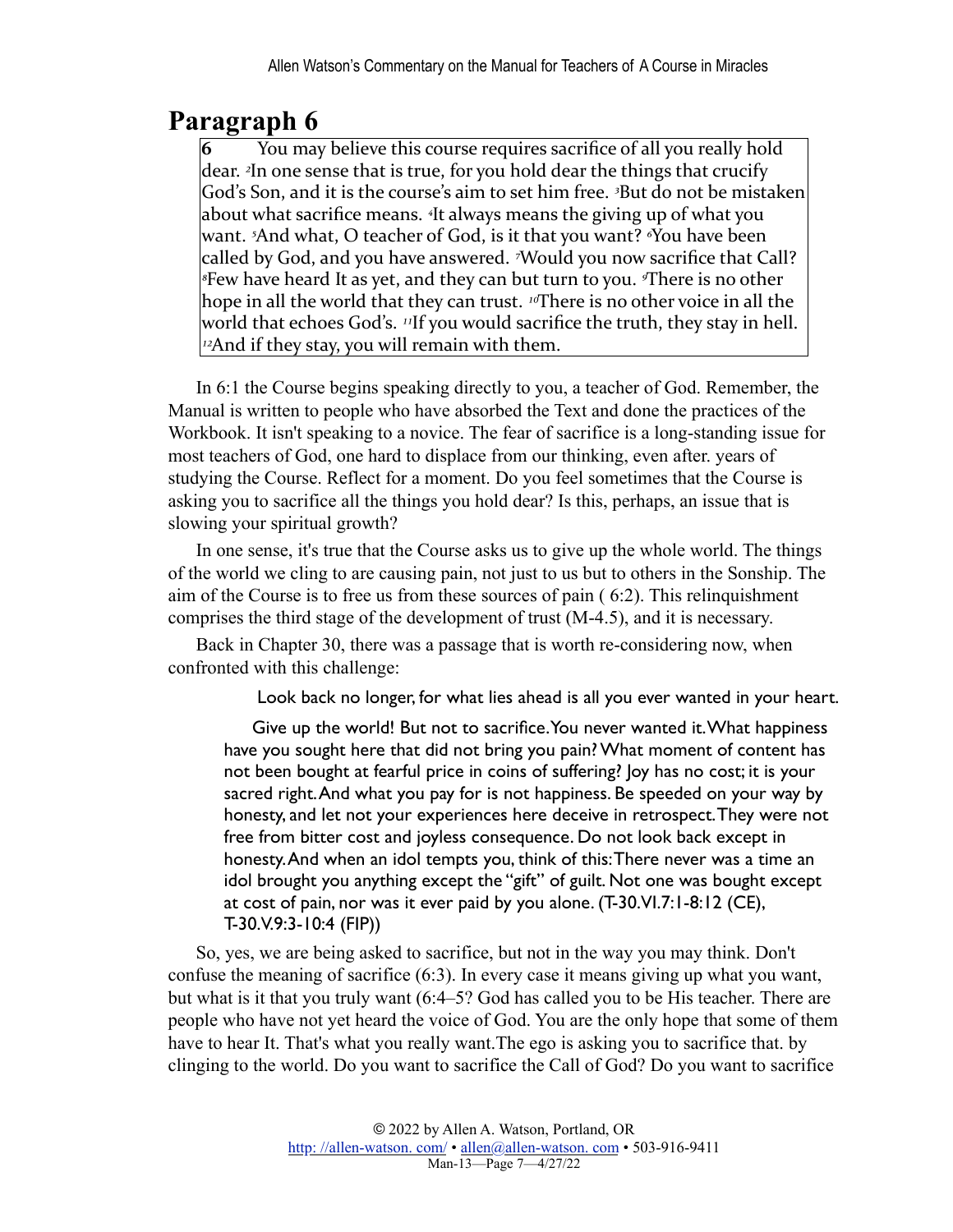the truth? If you do, those who need to hear your voice speaking the truth will remain in hell, and so will you. Is that what you want?  $(6.6-12)$ 

The description if a sobering one, isn't it? Have you ever thought that there may be people in the world who are depending on you to share the truth of their Being with them? That, just as in Star Wars, Obi-Wan Kenobi was Princess Leia's only hope, you are their only hope?

Ultimately, of course, everyone will wake up. No one is condemned to hell eternally. But the Sonship is One, one mind. Just as we, who have begun to awaken, owe many debts of gratitude to other parts of our corporate mind that have awakened before us, and shared with us, there are other parts of our shared Oneness that are waiting for us to trigger their awakening. And while we remain stuck, so do they. What would our state be if Buddha and Jesus had clung to the world instead of heeding the Call of God? You can probably think of people in your own life whose absence would have left you wandering in the dark a while longer. I know I can. It would be a good exercise, I think, to spend a while making a list of everyone you can think of who has contributed to your current state of awareness.

#### **Paragraph 7**

Do not forget that sacrifice is total. <sup>2</sup>There are no half sacrifices. <sup>3</sup>You cannot give up Heaven partially. <sup>*A*</sup>ou cannot be a little bit in hell. <sup>*<i>s*The</sup></sup> Word of God has no exceptions. <sup>*«It is this that makes It holy and beyond*</sup> the world. <sup>7</sup>It is Its holiness that points to God. <sup>*§*</sup>It is Its holiness that makes you safe. <sup>*It*</sup> is denied if you attack any brother for anything. <sup>10</sup>For it is here the split with God occurs. <sup>11</sup>A split that is impossible. <sup>12</sup>A split that cannot happen. <sup>13</sup>Yet a split in which you surely will believe, because you have set  $\mu$  a situation that is impossible, and in this situation the impossible can seem to happen. <sup>14</sup>It seems to happen at the "sacrifice" of truth.

The opening four lines present a stark dichotomy. If you sacrifice Heaven you are in hell; "there are no half-sacrifices" (7:2). "Sacrifice is total" (7:1). You cannot give up either Heaven or hell partially. Recall that Heaven is a state of mind:

"Heaven is not a place or a condition. It is merely an awareness of perfect oneness, and the knowledge that there is nothing else; nothing outside this oneness and nothing else within." (T-18.VI.1:1–6 (CE))

"Thus it must be that time is not involved, and every problem can be answered now. Yet it must also be that in your state of mind, solution is impossible. Therefore, God must have given you a way of reaching to another state of mind in which the answer is already there."  $(T-27.1/2:1-3$  (CE))

"Be in my mind, my Father, when I wake, and shine on me throughout the day today. Let every minute be a time in which I dwell with You" (W-pII.232.2:1-1:2 (FIP)).

What these first four sentences are talking about is the either-or nature of our state of mind. We are either giving up the world and choosing heavenly-mindedness, or we are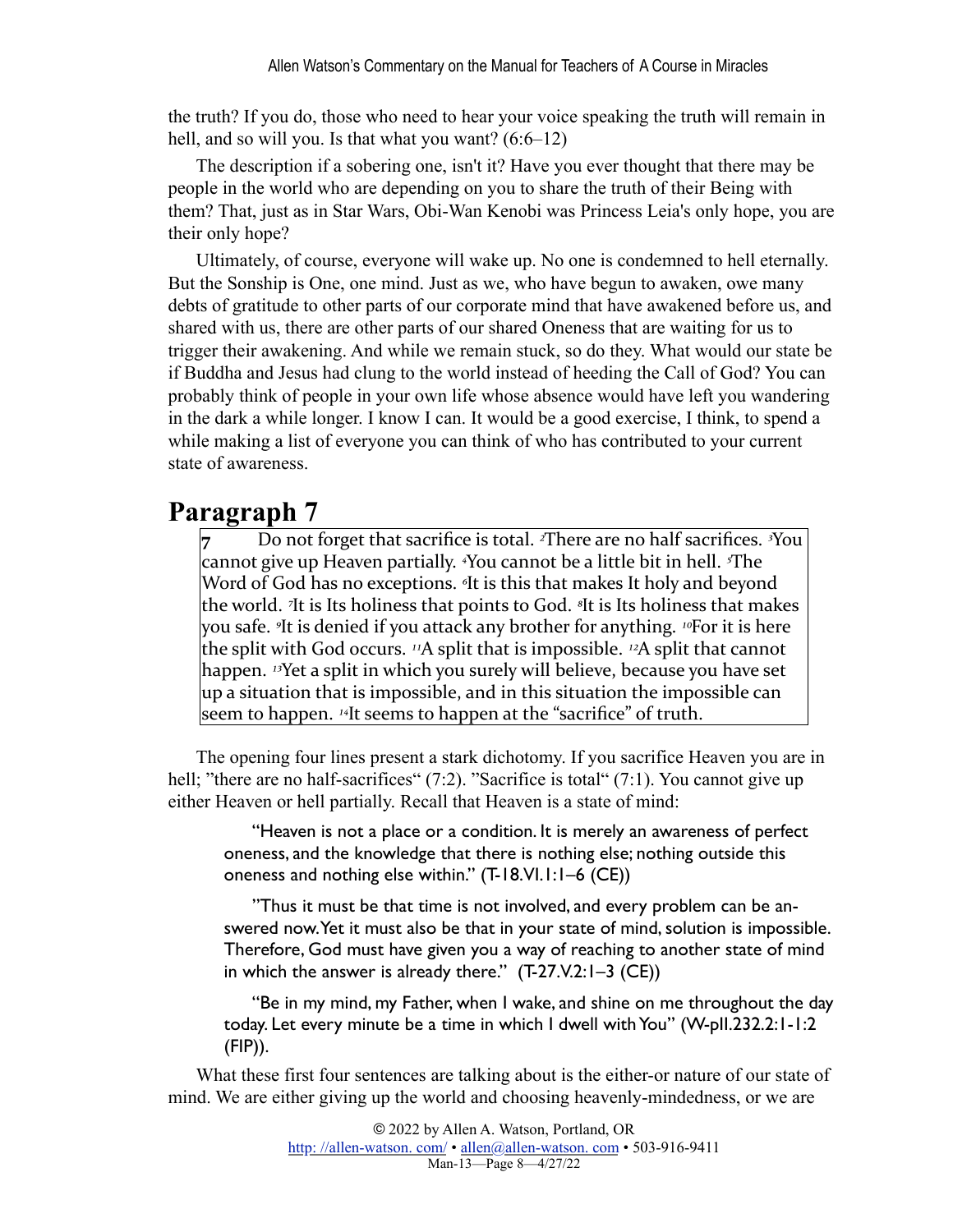giving up our divinity and choosing the world instead. You are always choosing one and, seemingly, giving up the other. But in giving up the world, we give up nothing.

"Heaven is the decision I must make."

"In this world Heaven is a choice, because here we believe there are alternatives to choose between. We think that all things have an opposite, and what we want we choose. If Heaven exists there must be hell as well, for contradiction is the way we make what we perceive, and what we think is real."

"Creation knows no opposite. But here is opposition part of being 'real.' It is this strange perception of the truth that makes the choice of Heaven seem to be the same as the relinquishment of hell. It is not really thus" (W-pI.138.15:1-2:4 (FIP)).

In calling us to give up the world, God is only asking for us to give up nothingness. Perhaps without realizing it, we tend to make allowance for exceptions.The "Word of God," the Truth that is forever calling to us, "makes no exceptions" (7:5). The unbending nature of it is what makes it holy (7:6), and that holiness is what "points to God and makes us safe" (7:7–8). I think what he is getting at here is to encourage us to make no exceptions in our refusal to sacrifice Heaven.

What kind of exceptions do we make? We may think that sometimes attack is necessary or even merited. We think we must attack to right a wrong. No. In giving up the values of the world, what we are really giving up is attack. Valuing the things of the world leads to attacking others to get what we want. When we attack another, we do it to get something. It may be tangible or intangible. For instance, we may think attack is OK if someone tries to besmirch your reputation, or to take credit that you believe is due to you.

When we attack a brother or sister for any reason, we deny the holiness of Heaven (7:9). How so? God does not attack, and when we attack, we have split ourselves off from God (7:10). When we attack we seem to find God absent from our awareness. Consciously or unconsciously, when we attack we begin to feel we don't deserve God's love.

Separating from God, however, is impossible (7:11-12). God is All, and in All. Splitting off cannot happen. However, in any attack, you have "set up a situation that is impossible." You have perceived a brother or sister as separate from yourself. That's impossible. But in that situation, the impossible seems possible (7:13). When you believe in separation from others, you inevitably believe in separation from God. You have "sacrificed" the Truth of Oneness, and anything now seems possible, even the wrath of God (7:14).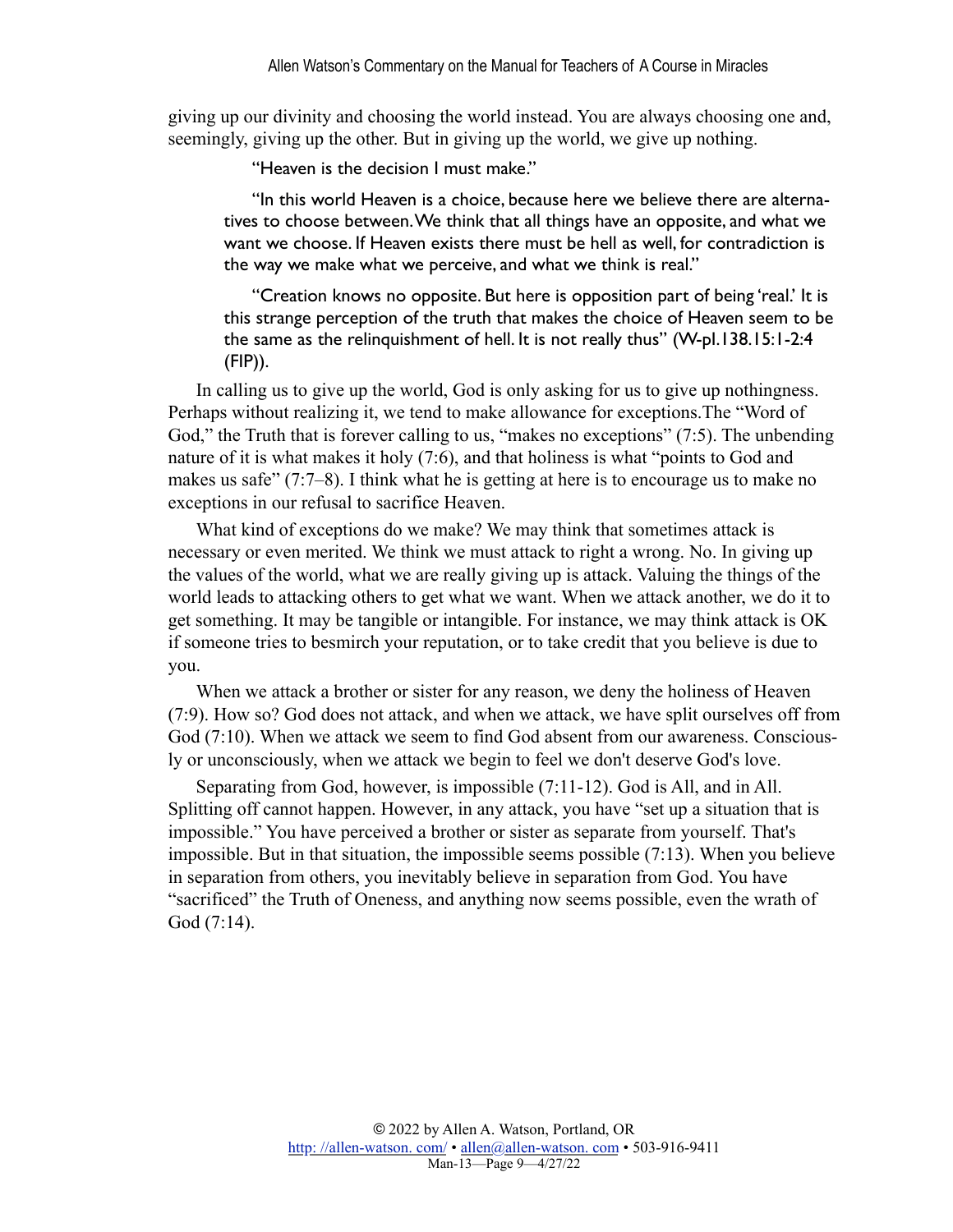Teacher of God, do not forget the meaning of sacrifice, and remember what each decision you make must mean in terms of cost. <sup>2</sup>Decide for God, and everything is given you at no cost at all. <sup>3</sup>Decide against Him, and you choose nothing at the expense of the awareness of everything. <sup>4</sup>What would you teach? <sup>*<sub>I***Remember only what you would learn, for it is here that**</sup></sub> your concern should be. <sup>5</sup>Atonement is for you. <sup>7</sup>Your learning claims it, and your learning gives it. <sup>*s*The world contains it not, but learn this course and</sup> it is yours. *God holds out His Word to you, for He has need of teachers.* <sup>10</sup>What other way is there to save His Son?

In 7:1, Jesus admonished us not to forget sacrifice is total. In 8:1, he again urges us not to forget something, "the meaning of sacrifice." What is he referring to? It is the notion that sacrifice is not the cost of giving up the world, but the cost of having the world. It costs you the awareness of Heaven. In every moment, deciding for God costs nothing and gives you everything (8:2). But, also in every moment, deciding against God, you are choosing nothing, and it costs you the awareness of everything (8:3)! (Notice: It does not actually cost you everything; instead, it costs the awareness of everything. You can never lose God or Heaven.)

So, as a teacher of God, you may think your choice here is which of the two options do you want to teach? You don't need to concern yourself with that. The real question is, which choice do you want to learn (8:5). A teacher of God teaches by what they learn. Focus on what you learn, and what you teach will take care of itself. Recall that maxim from early in the Text: "The sole responsibility of the miracle worker is to accept Atonement himself" (T-2.VIII.5:1 (CE), T-2.V.5:1 (FIP)). Focusing on what you want to learn rather than what you ought to teach is another way of saying the same thing. "Atonement is for you" (8:6), so don't concern yourself with what someone else needs to learn. When you learn, you are claiming that Atonement (at-one-ment), and your learning also gives it (8:7)!

You will never find Atonement (or peace) in this world, but if you learn what this course is teaching, Atonement is yours (8:8). God's Word of Atonement is being offered to you by God because "He has need of teachers" (8:9). As the Course says so clearly, our part is essential in God's plan of salvation, which is the plan of the teachers. "What other way is there to save His Son?" (8:10).

"For this alone I need: that you will hear the words I speak and give them to the world. You are my voice, my eyes, my feet, my hands, through which I save the world. The Self from Which I call to you is but your own. To Him we go together. Take your brother's hand, for this is not a way we walk alone. In him I walk with you and you with me. Our Father wills His Son be one with Him. What lives but must not then be one with you?" (W-Review 5.9:2–9 (CE)))`